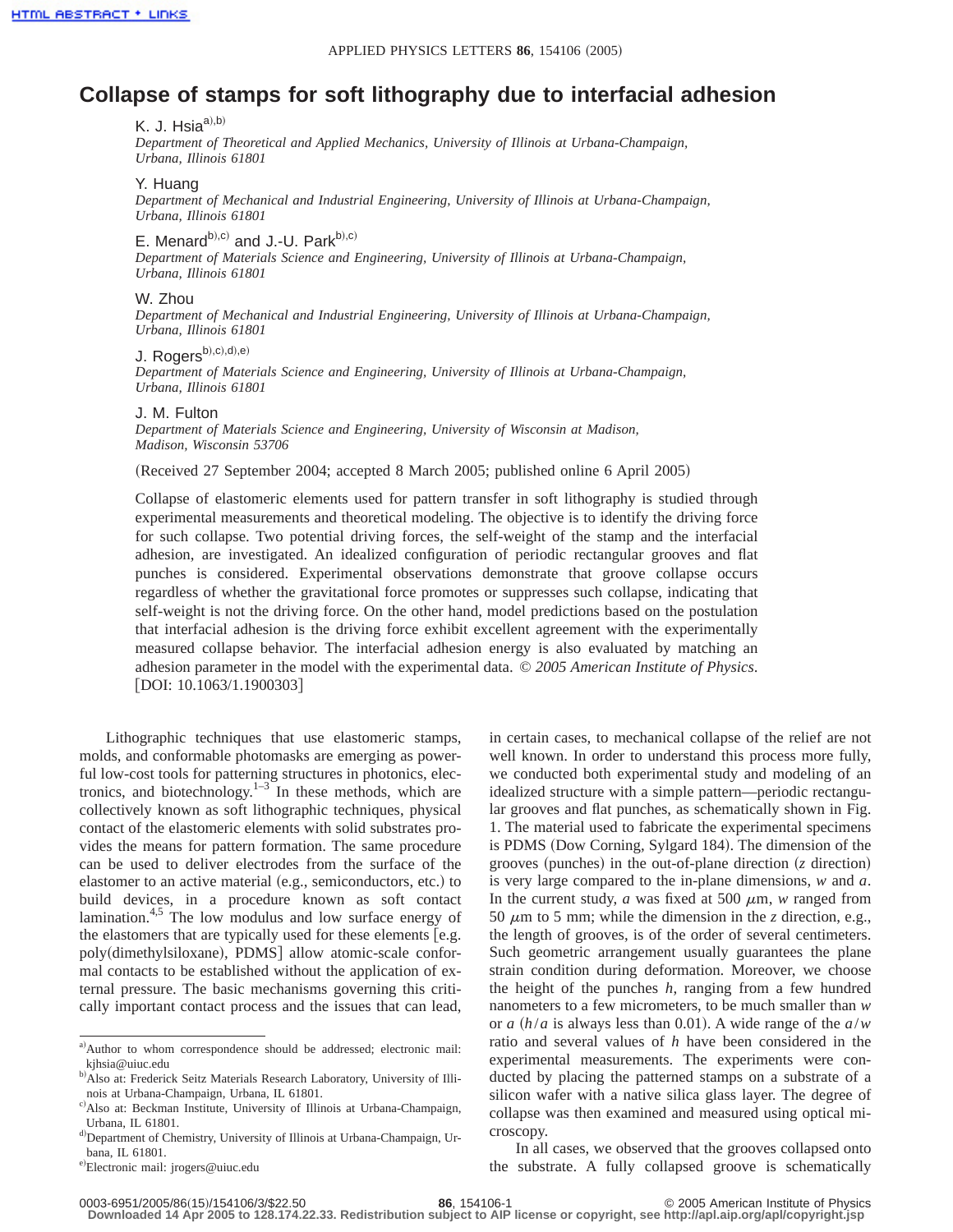

FIG. 1. (a) Schematics of the PDMS stamp specimens, and (b) details of a collapsed groove with a contact region  $-b \le x \le b$ .

shown in Fig.  $1(b)$ . Optical microscopy videos show that once a groove collapse occurs at any location, it will progress rapidly with a front roughly normal to the long dimension *fi.e.*, normal to *z* axis in Fig. 1(b) across all grooves. An optical micrograph of a typical collapsing front of a stamp is shown in Fig. 2. Furthermore, the contact part of the collapsed region always takes a significant portion of the groove, i.e., the ratio  $b/a$  in Fig. 1(b) is always rather large  $(>0.7)$ . We experimentally measured *b* (or the noncontact width  $L=a-b$  for many different combinations of  $a/w$ and *h*. The measurement results are shown in Fig. 3 as discrete data points. It should be noted that similar collapse behaviors of PDMS stamps have been observed by others.<sup>6</sup>

One key question is what the driving force is for the groove collapse in PDMS stamps. It has been postulated that the collapse is a result of the gravitational force, i.e., the self-weight of the stamps.<sup>7,8</sup> Hui *et al.*<sup>7</sup> and Sharp *et al.*<sup>8</sup> provided an analysis based on this assumption to evaluate the forces needed to cause the groove collapse. However, in our experiments, we have at times turned the experimental setup up-side down, such that the gravitational force acts to prevent grooves collapse. But the grooves still collapsed with the same proportion of the contact area in the grooves. Finite



FIG. 2. (Color) Optical micrograph of a typical collapsing front in a PDMS stamp, dimension:  $2a=19.5 \mu m$ ,  $2w=20.5 \mu m$ , and  $h=0.5 \mu m$ . The white contours are the displacement profiles of the stamp surface at fully collapsed and uncollapsed locations.



FIG. 3. (Color) Experimental measurements (individual data points) and model predictions (solid lines) of the noncontact width *L* of fully collapsed grooves as a function of groove height *h* for a wide range of *a*/*w*.

element analysis of the stamps also shows that the rquired "gravitational force" to collapse the stamps would be more than 30 times higher than the weight of the stamps. $9,10$  These evidences indicate that the driving force for groove collapse is not the gravitational force, but is likely to be interfacial adhesion between PDMS stamp and the substrate.

We have developed a model based on the postulation that the groove collapse is caused by interfacial adhesion. The details of the model is presented elsewhere.<sup>11</sup> Here, the major assumptions and results of the model are briefly summarized. The driving force for stamp collapse is assumed to be the adhesion energy  $\gamma$ , which can be evaluated by

$$
\gamma = \gamma_{\text{PDMS}} + \gamma_{\text{SiO}_2} - \gamma_{\text{int}},\tag{1}
$$

where  $\gamma_{\text{PDMS}}$ ,  $\gamma_{\text{SiO}_2}$  are the surface energy of PDMS and silica glass surfaces, respectively, and  $\gamma_{int}$  is the interface energy of the PDMS/glass interface. Since the depth of the grooves *h* is much smaller than the width *a* of the grooves, we model the grooves as a periodic array of cracks of length 2*a* separated by punches of width 2*w*. We further assume that, within the region  $-b \le x \le b$  [see Fig. 1(b)], the crack surface displacement remains a constant value equal to the depth of the grooves *h*. In order to achieve such constant crack surface displacement profile within −*b*ø*x*ø*b*, a certain traction distribution profile,  $p(x)$ ,  $−b \le x \le b$ , is required. Using a fracture mechanics solution, $12$  the traction distribution,  $p(x)$ , needed to achieve such crack surface displacement profile can be obtained by solving an integral equation.<sup>11</sup> Once  $p(x)$  is determined, the strain energy stored in the stamp,  $U_{\text{st}}$ , can be evaluated through the work done to the system  $U_{st} = \int_{-b}^{b} 1/2p(x)h dx$ . The total energy of the stamp, *U*, can then be obtained as

$$
U = U_{\rm st} - 2b\,\gamma. \tag{2}
$$

It should be noted that the magnitude of  $p(x)$  is proportional to the plane strain Young's modulus  $E' = E/(1 - \nu^2)$ , here *E* is Young's modulus and  $\nu$  is Poisson's ratio of PDMS, and to the height of the grooves *h*. The model identifies a dimensionless adhesion parameter that determines the strength of the adhesion force, given by

**Downloaded 14 Apr 2005 to 128.174.22.33. Redistribution subject to AIP license or copyright, see http://apl.aip.org/apl/copyright.jsp**